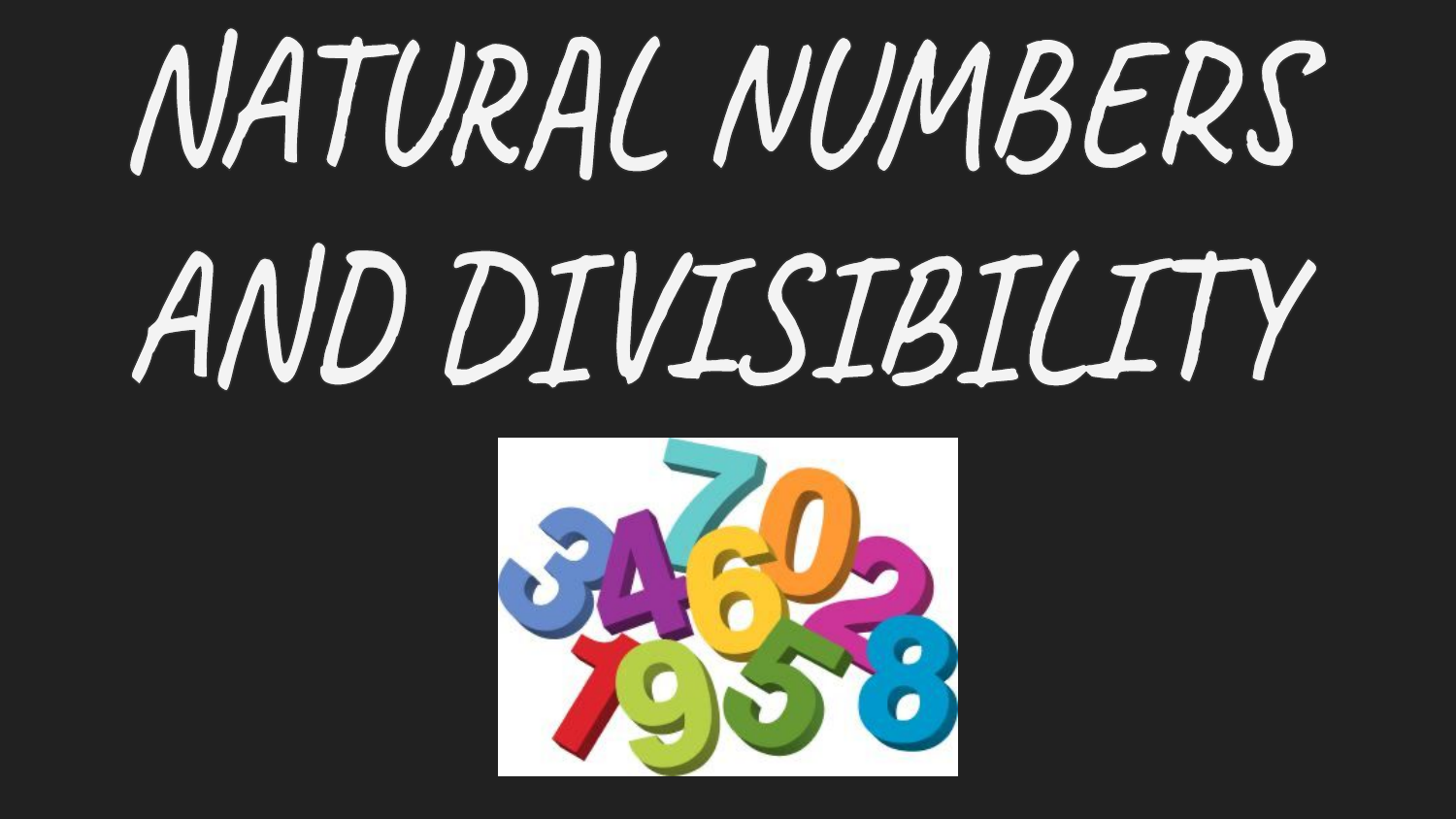## GLOSSARY

- $\bullet$  MULTIPLE = The result when a number is added to itself. Eg: 27 is a multiple of 3 (since  $27\div 3 = 9$ ).
- DIVISOR = The second number in a division. Eg: In  $8 \div 4$ , the divisor is 4.
- $\bullet$  PRIME NUMBERS = A positive integer that is divisible by exactly two positive numbers, 1 and itself. 2, 3, 5, 7, 11, 13, 17 ...
- COMPOSITE NUMBERS = Numbers that have more than two factors. 4, 6, 8, 10, 12, 14, 16 ...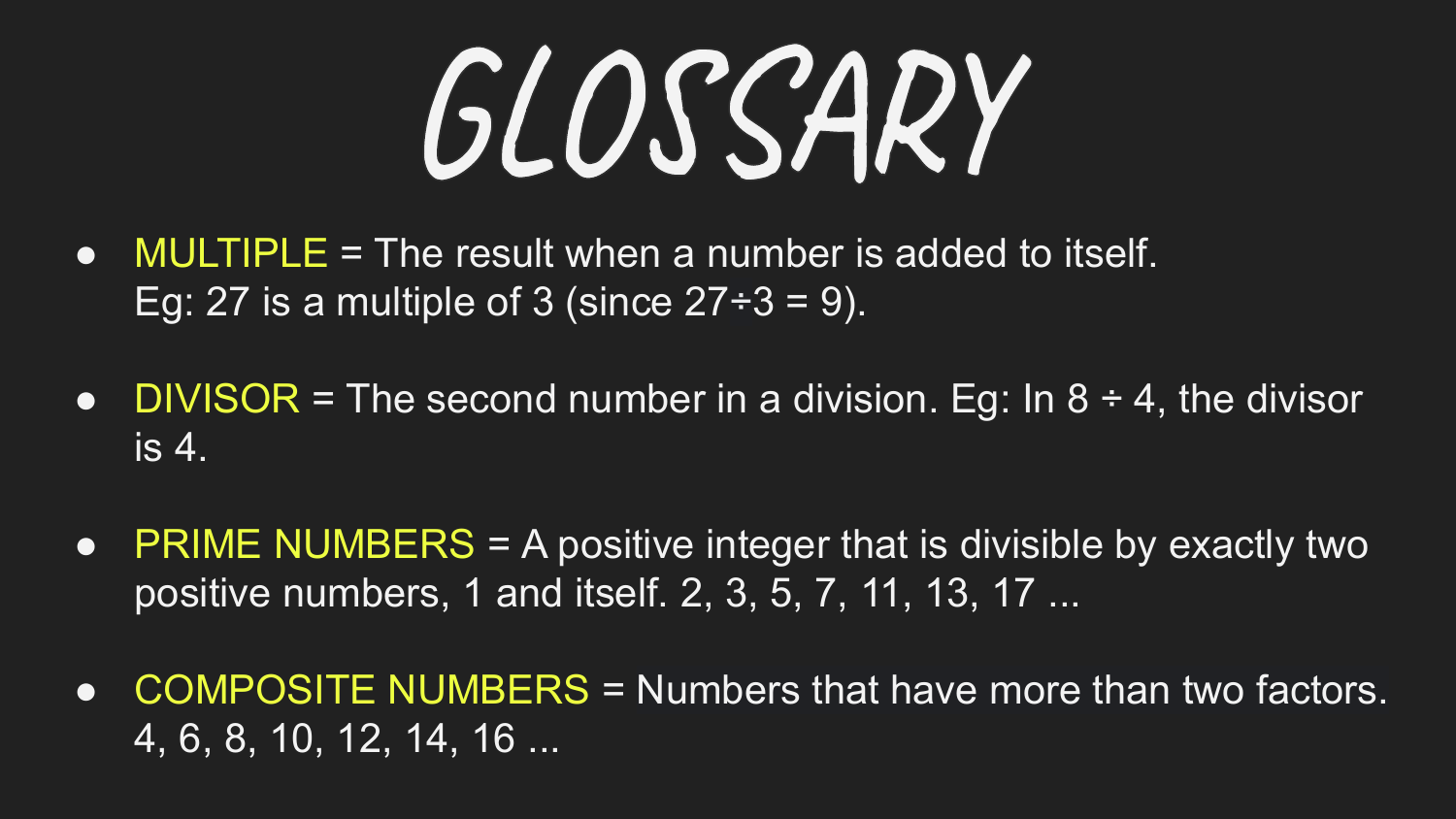- $\bullet$   $\div$  = DIVISION (DIVIDED BY)
- $\bullet$   $x =$  MULTIPLICATION (MULTIPLIED BY / TIMES)
- $\bullet$  = SUBTRACTION (MINUS)
- $\bullet$  + = ADDITION (PLUS)
- $\bullet$  ( ) = BRACKETS